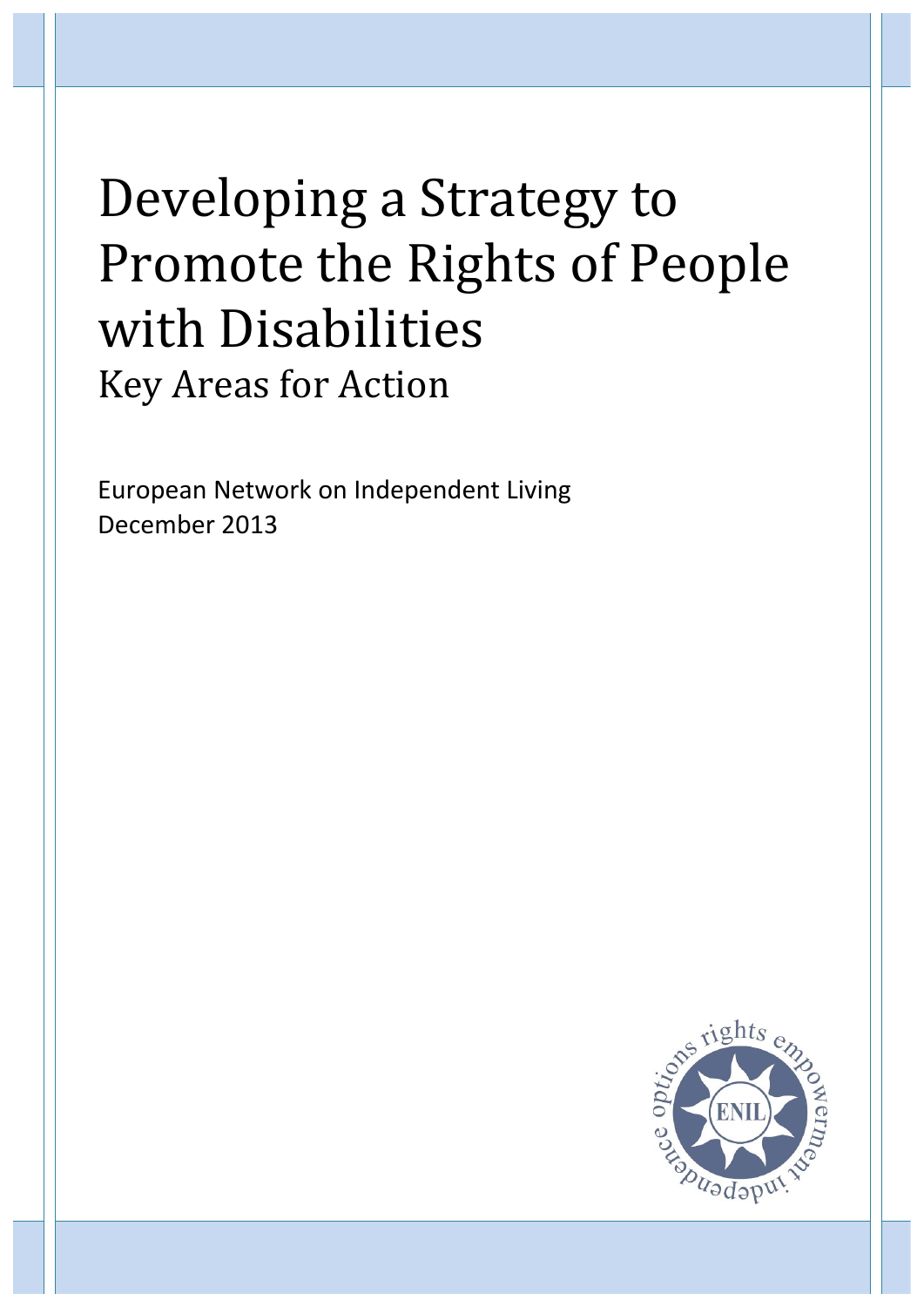# **Acknowledgments**

This document was written by Camilla Parker, Lilya Anguelova-Mladenova and Ines Bulić (European Network on Independent Living), as part of a project supported by the Open Society Foundations – Mental Health Initiative.

For more information, please contact:

European Network on Independent Living Ground Floor, Chase House City Junction Business Park Northern Cross Malahide Road Dublin 17 Ireland

Phone: + 353 1 525 0700 E-mail: ines.bulic@enil.eu Web: http://www.enil.eu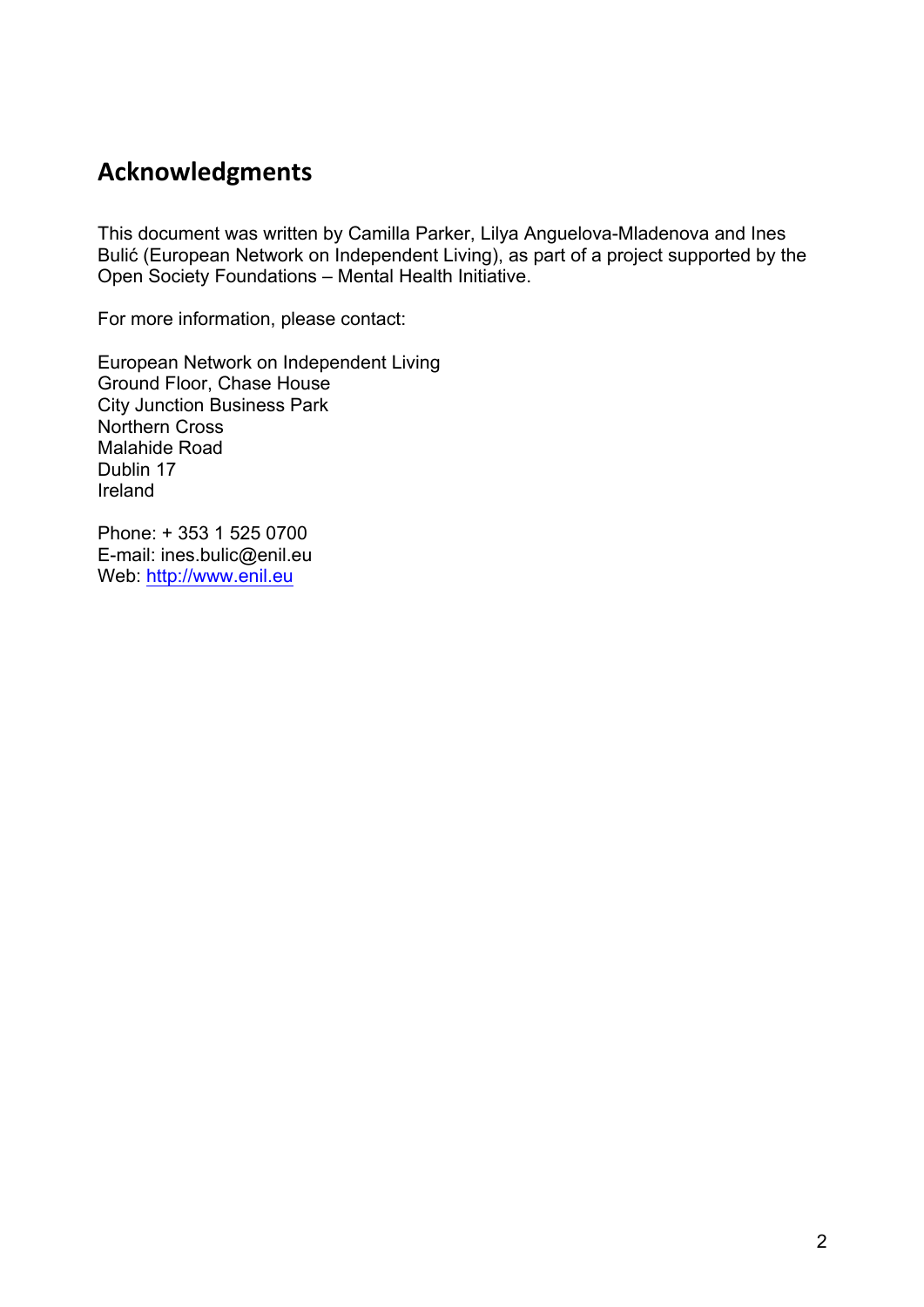# **Developing a Strategy to Promote the Rights of People with Disabilities Key Areas for Action**

# **Introduction**

The purpose of this document is to identify the key areas that should be covered by governments when developing their national strategies for persons with disabilities.

#### *Identifying areas for action: the European Union Disability Strategy*

The structure of this document is based primarily on the *European Disability Strategy 2010-2020: A Renewed Commitment to a Barrier-Free Europe* ("the EU Disability Strategy"), which seeks "to empower people with disabilities so that they can enjoy their full rights and benefit fully from participating in society and in the European economy".

The EU Disability Strategy identified eight areas for action as the means to eliminate the main barriers to the full inclusion of people with disabilities in society. It also highlights the work needed to underpin the eight areas of action. Adopting a similar approach, this document first addresses the action to ensure the effective planning and implementation of the strategy, such as data collection and involvement of people with disabilities. It then considers the action to be undertaken in each of the following areas:

- 1. Accessibility
- 2. Participation
- 3. Equality
- 4. Employment
- 5. Education and training
- 6. Social protection
- 7. Health
- 8. External Action

When considering each of these areas, the overall objectives and the reason for action are set out, followed by a list of the key relevant legal and policy documents from the European Union ("EU") institutions and the Council of Europe ("the CoE"), as well as international and European human right standards. These include the EU Fundamental Rights Charter and the CoE *Action Plan to promote the rights and full participation of people with disabilities in society: improving the quality of life of people with disabilities in Europe 2006-15* ("the CoE Disability Action Plan"). Examples of specific suggested actions identified by the relevant legal and policy documents are also provided.

The range of international and European laws and policies that should underpin the disability strategy are set out in Annexes 1 and 2, with an explanation of their relevance and summary of their key provisions. A definition of key terms is provided in Annex 3. Annex 4 provides details of additional publications (including disability strategies from other countries).

#### *The significance of the Convention on the Rights of Persons with Disabilities*

The United Nations Convention of the Rights of Persons with Disabilities ("the CRPD"), which was ratified by 25 EU Member States and by the European Union, is of particular significance. It seeks to "promote, protect and ensure the full and equal enjoyment of all human rights and fundamental freedoms by all persons with disabilities, and to promote respect for their inherent dignity" (Article 1).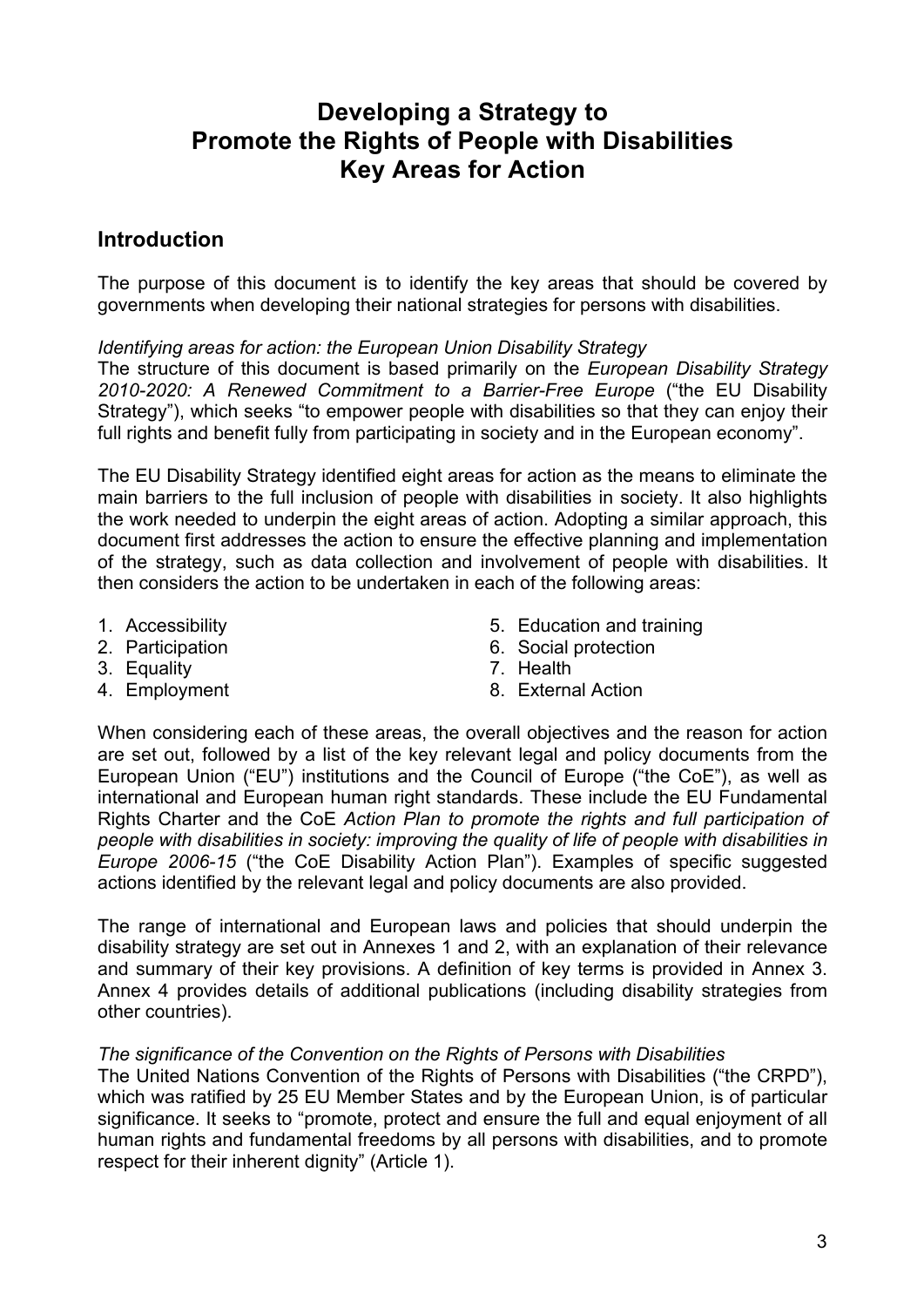The CRPD requires a fundamental change of approach towards people with disabilities. Action must be taken to eliminate disability discrimination and to ensure that people with disabilities are able to exercise their rights. Rather than focusing on the medical aspects of disability, the social model of disability recognises that barriers in the environment are the main factor in disabling people. This approach must be reflected in the development and implementation of national disability strategies, which will also need to show what action is being taken to ensure compliance with the CRPD.

As made clear by Article 19 (Living independently and being included in the community), action must be taken to ensure the shift from institutional care to the provision of support to people with disabilities to live and participate in the community as equal citizens. Given that thousands of people with disabilities continue to languish in long-stay residential institutions due to the lack of alternative services and support in the community, it is crucial to include a plan for deinstitutionalisation and the development of community-based alternative services in the disability strategy (see in particular the area of action, "participation", below). Moreover, deinstitutionalisation has been identified as one of the priorities by the European Commission in relation to the use of Structural Funds (see the Commission Position papers on the development of Partnership Agreement and programmes in the Member States in 2014 – 2020). Structural Funds can provide the funds and technical support to achieve the transition from institutional care to community living (see *The Toolkit on the use of European Union Funds*, Annex 4). For this reason, this document makes reference to the new regulations relating to Structural Funds, which were adopted in November 2013.

#### *Council of Europe Disability Action Plan 2006 - 2015*

The CoE's Disability Action Plan sets out 15 key "action lines" and is intended "to serve as a practical tool to develop and implement viable strategies to bring about full participation of people with disabilities in society and ultimately mainstreaming disability throughout all the policy areas of the member states."

The table below shows how the areas for action identified in this strategy compare with the EU Disability Strategy. The action lines from the CoE's Disability Action Plan are referred to in this document when considering the relevant action points of the EU Disability Strategy.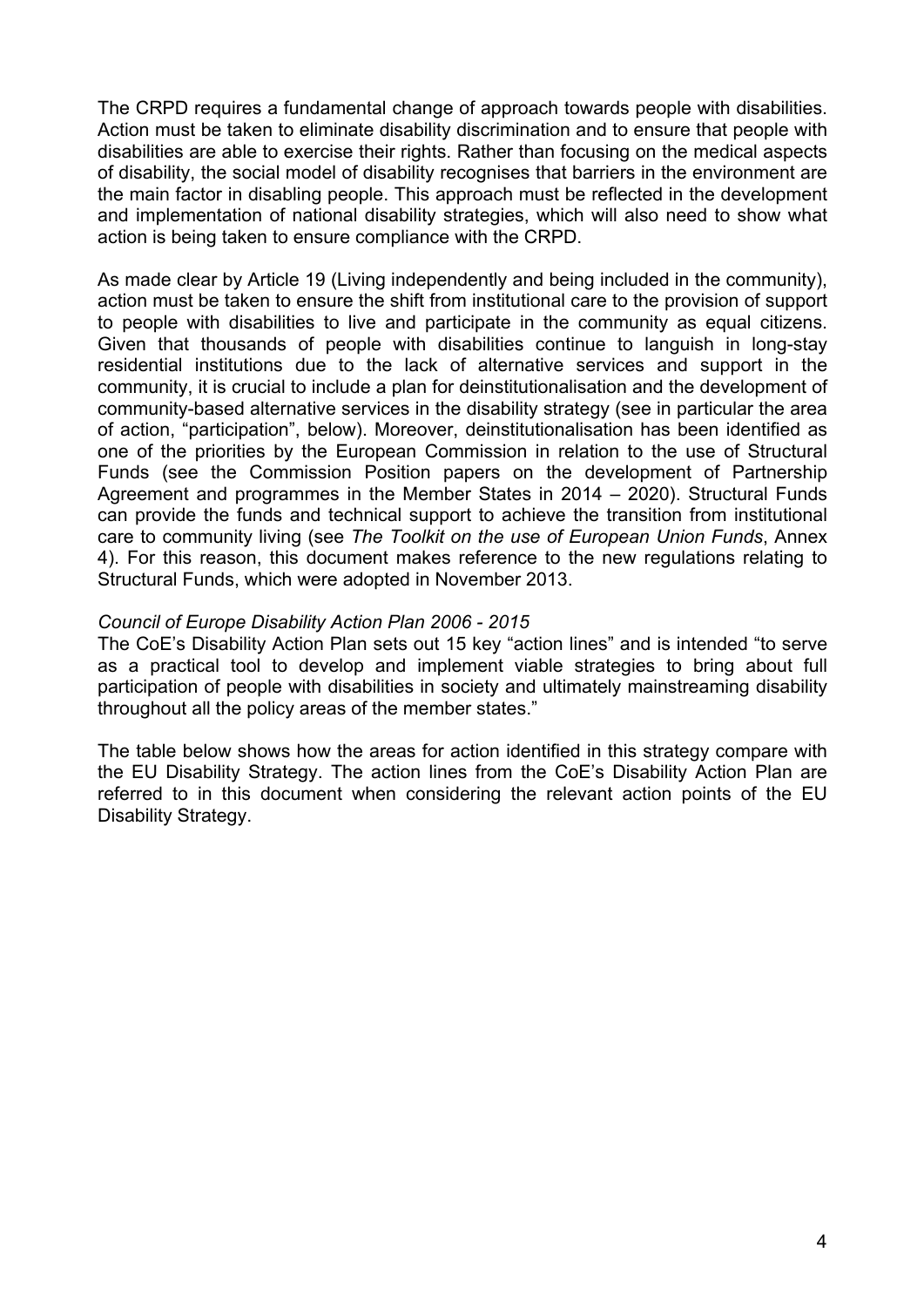| Areas for action in the EU Disability<br><b>Strategy 2010 - 2020</b> | Key action lines in the CoE Disability<br><b>Action Plan 2006 - 2015</b> |
|----------------------------------------------------------------------|--------------------------------------------------------------------------|
| Accessibility                                                        | Information and communication                                            |
|                                                                      | The built environment                                                    |
|                                                                      | Transport                                                                |
| Participation                                                        | Participation in political and public life                               |
|                                                                      | Participation in cultural life                                           |
|                                                                      | <b>Community living</b>                                                  |
|                                                                      | Awareness raising                                                        |
| Equality                                                             | Legal protection                                                         |
|                                                                      | Protection against violence and abuse                                    |
| Employment                                                           | Employment, vocational guidance<br>and                                   |
|                                                                      | training                                                                 |
| <b>Education and training</b>                                        | Education                                                                |
| Social protection                                                    | Social protection                                                        |
| Health                                                               | Health care                                                              |
|                                                                      | Rehabilitation                                                           |
| <b>External action</b>                                               |                                                                          |
|                                                                      | Research and development                                                 |

## **Table: EU Disability Strategy and CoE Disability Action Plan**

The CoE does not include an area comparable to the EU's "External action". Both documents identify cross-cutting issues (see the section below: "Planning and implementing the Disability Strategy", which includes the CoE's "Research and Development" action line as this is comparable with the EU's "Statistics and data collection and monitoring"). Many of the areas are interconnected. For example, ensuring the participation of people with disabilities will apply to all areas of action.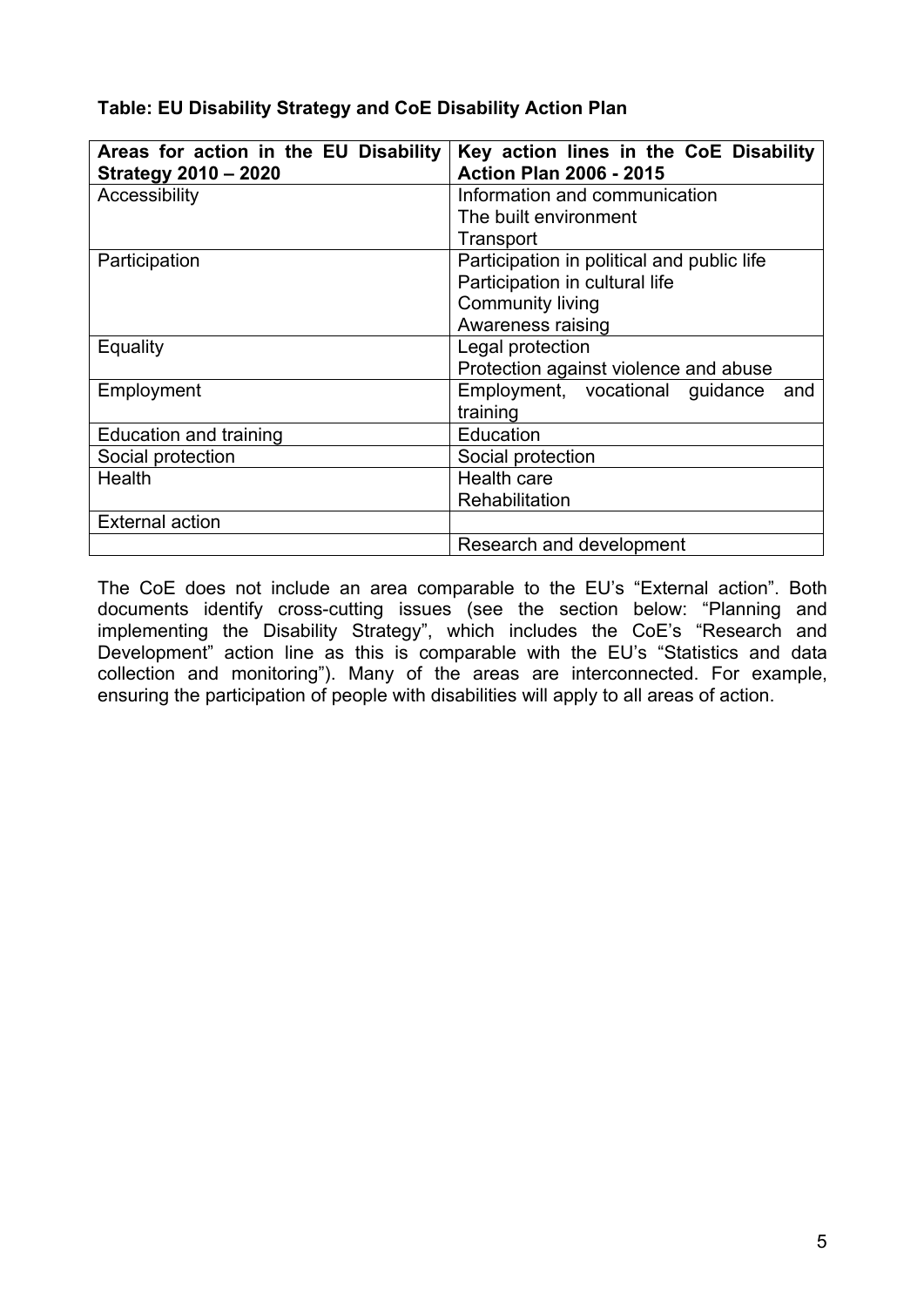# **1.) Planning and implementing the Disability Strategy**

The following points will need to be addressed in order to ensure the effective planning and implementation of the disability strategy.

#### 1.1. *Statistics and data collection and monitoring*

#### *Specific Suggested Actions*

- Article 31, CRPD requires that the information collected is "disaggregated, as appropriate, and used to help assess the implementation of State Parties' obligations under the [CRPD] and to identify and address the barriers faced by persons with disabilities in exercising their rights." (See also CoE Disability Action Plan, Action line No. 14 (Research and Development) para. 3.14.3 i.))
- Ensure information gained through needs assessments, whilst being treated as confidential on an individual basis, is used to the greatest effect to inform overall service planning and provision at national, regional and local levels (CoE Disability Action Plan, Action line No. 14 (Research and Development) para. 3.14.3 ii.))
- The data set "needs to include information that will permit the review of progress in the closure of institutions and of the growth of independent living and services in the community", and must include sufficient information about the people using the services, such as gender, ethnicity and primary disability (DECLOC Report at pages 94 - 95, see also Common European Guidelines for suggested additional data sets, pages 58 – 59 – see Annex 3 for further details of these publications)
- Encourage and advance comprehensive, diversified and specialised research on all disability issues and co-ordinate it at all levels (CoE Disability Action Plan, Action line No. 14 (Research and Development) para. 3.14.3 iii-ix).

# 1.2. *Monitoring and evaluation*

#### *Specific Suggested Actions*

- Article 33, CRPD requires a monitoring framework to be established, "including one or more independent mechanisms [...] to promote, protect and monitor implementation" of the CRPD.
- A system for monitoring and evaluation should be included in the strategy, to help gather knowledge about the results and measures taken as part of the strategy, and to assess whether the measures taken have led to the improved living conditions of people with disabilities (Chapter 3, Common European Guidelines, see also A Community for All Checklist, page 11 – see Annex 3 for details of these publications)
- Mechanisms for review of a national strategy can include: "a clear timeframe for implementing the right(s), time-bound benchmarks of achievement, and indicators of success." (Community for All Checklist, page 11).

#### 1.3. *Awareness raising*

# *Specific Suggested Actions*

• Article 8, CRPD sets out a number of actions that should be taken "to raise awareness [...] foster respect [...] combat stereotypes, prejudices and harmful practices [...] and promote awareness of the capabilities and contributions" of people with disabilities. These include: initiating and maintaining effective public awareness raising campaigns; fostering respect for the rights of people with disabilities at all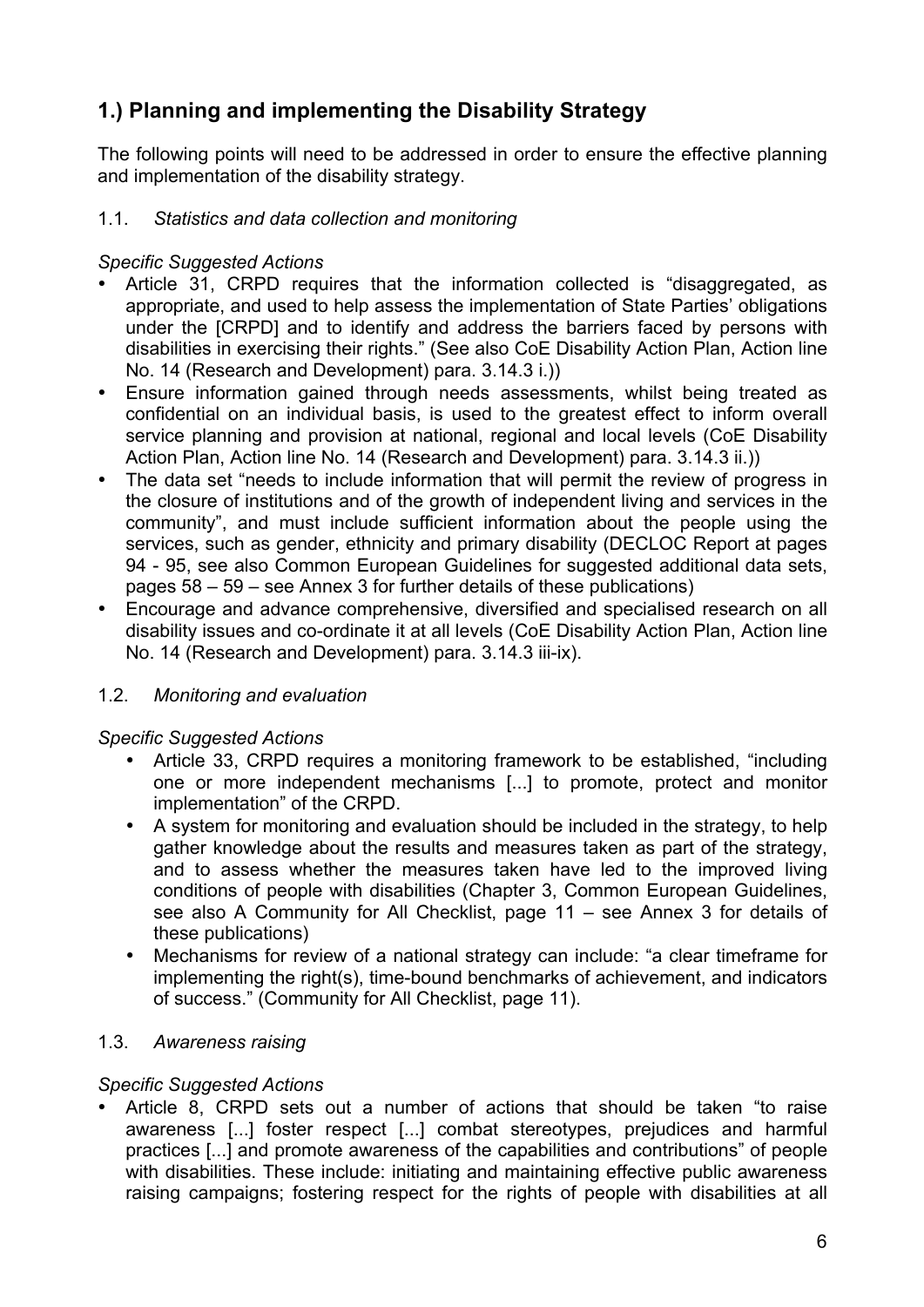levels of the education system, including early education; encouraging positive portrayal of people with disabilities in the media; promoting awareness-training programmes on people with disabilities and their rights.

#### 1.4. *Involving people with disabilities*

#### *Specific Suggested Actions*

- Article 4, CRPD requires that State Parties "closely consult with and actively involve persons with disabilities, including children with disabilities" through their representative organisations" in the development and implementation of legislation and policies, and in any decision-making processes which concern them.
- The strategy should foresee how this obligation will be put in practice, through specific actions. Systems for involving people with disabilities should be created in three main areas: "general measures for participation as required under the CRPD; involvement in the process of implementing Article 19; feedback on the quality of services provided to people with disabilities" (Community for All Checklist, page 8).
- Foster links with individuals and organisations (national and international) that can offer expertise in "ensuring the active involvement of people with disabilities in the development of policy and practice" (Community for All Checklist, page 8).

#### 1.5. *Inter-sectoral coordination*

#### *Specific Suggested Actions*

The actions set out in the disability strategy are likely to require "broad participation of all the stakeholders". For example, the action on Participation, which includes Community living, will require participation of "decision makers from all the relevant sectors, including child protection, health, education, culture, leisure employment, disability, transport and finance" (Common European Guidelines, page 63).

#### 1.6. *Specific needs of different groups*

#### *Specific Suggested Actions*

• "[T]here are people with disabilities who face specific barriers or experience two-fold discrimination" and will require a cross-cutting response (i.e. across different areas of action) to ensure their full inclusion in society. These groups are: women and girls with disabilities, people with disabilities in need of a high level of support, children and young people with disabilities, ageing people with disabilities and people with disabilities from minorities and migrant communities (CoE Disability Action Plan).

#### 1.7. *Timeframe and budget*

- Based on the assessment of the situation, which helps to "ensure that real needs and challenges are addressed and that resources are used efficiently", the strategy can set out long-term and short-term goals. (Chapters 2 and 3, Common European Guidelines.)
- Separate action plans may be needed for different priority areas, which should include a budget for implementation. (Common European Guidelines, page 72.)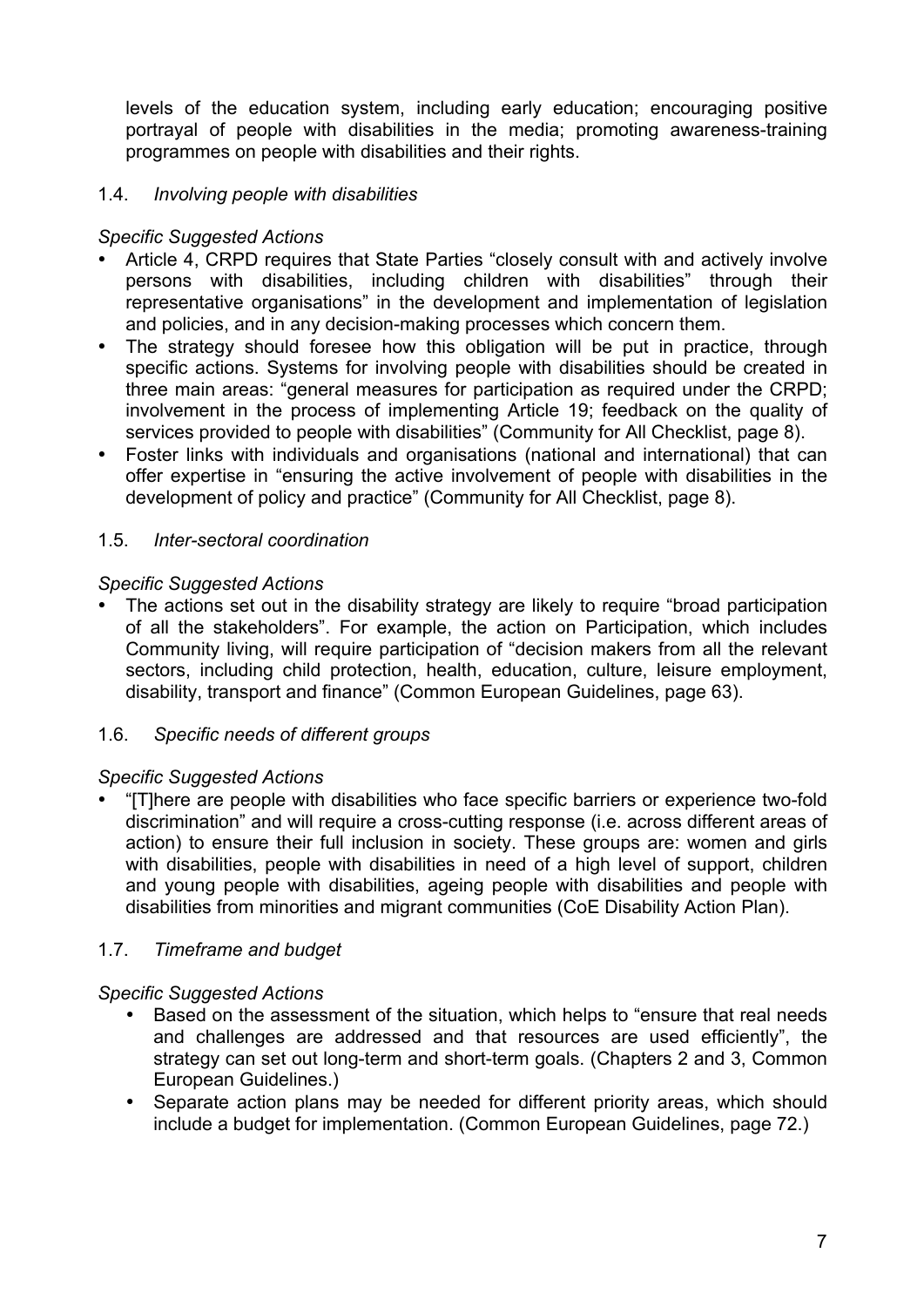# **2) Eight Specific Areas for Action**

# **2.1 Accessibility**

#### *Key Objective*

"Ensure accessibility to goods, services including public services and as*s*istive devices for people with disabilities."

#### *Reason for Action*

"Accessibility is a precondition for participation in society and in the economy, but the EU still has a long way to go in achieving this."

#### *Legal and Policy Framework for Accessibility: Key provisions*

- **EU Charter:** Article 21 (Non-discrimination)
- **Regulations on the European Structural and Investment Funds 2014 - 2020:** for example, Article 5(2) European Regional Development Fund ("ERDF") Regulation and Article 3(2)(b) European Social Fund (ESF) Regulation identify enhancing access to ICT [information and communications technology] as an investment priority; Article 3(1)(b)(iv) ESF identifies access to affordable, sustainanble and high quality services, including health care and social services as an investment priority; Article 8 ESF refers to the promotion of equal opportutnites and non-discrimination, including "accessibility for persons with disabilities" "through mainstreaming the principles of non-discrimination".
- **Europe 2020** (Digital agenda for Europe and Innovation Union)
- **Proposal for a Regulation of the European Parliament and of the Council COM (2013) 246 final** (Cross cutting policy objectives: Accessibility)
- **Guidance on Ex Ante Conditionalities for the European Structural and Investment Funds**
- **CRPD:** Article 3 (b) (Non-discrimination), Article 4 (General obligations), Article 5 (Equality and non-discrimination) and Article 9 (Accessibility)
- **ESC (Revised):** Article 15 (The right of persons with disabilities to independence, social integration and participation in the life of the community)
- **CoE Disability Action Plan:** Action line No 3 (Information and communication), No 6 (The built environment) and No 7 (Transport)

- Article 9 CRPD sets out a range of actions, including "to develop, promulgate and monitor the implementation of minimum standards and guidelines for the accessibility of facilities and services open to public" and "to provide training for stakeholders on accessibility issues facing persons with disabilities"
- Remove existing barriers to accessibility (EU Disability Strategy, CoE Disability Action 3.6.3 i))
- Improve the availability and choice of assistive technologies (EU Disability Strategy, CoE Disability Action Plan 3.3.3 viii))
- Seek to provide official information to people with disabilities in accessible formats and technologies, acknowledging the needs arising from different impairments (for example Braille, audio-tape or easy-to-read versions) (CoE Disability Action Plan 3.3.3 i))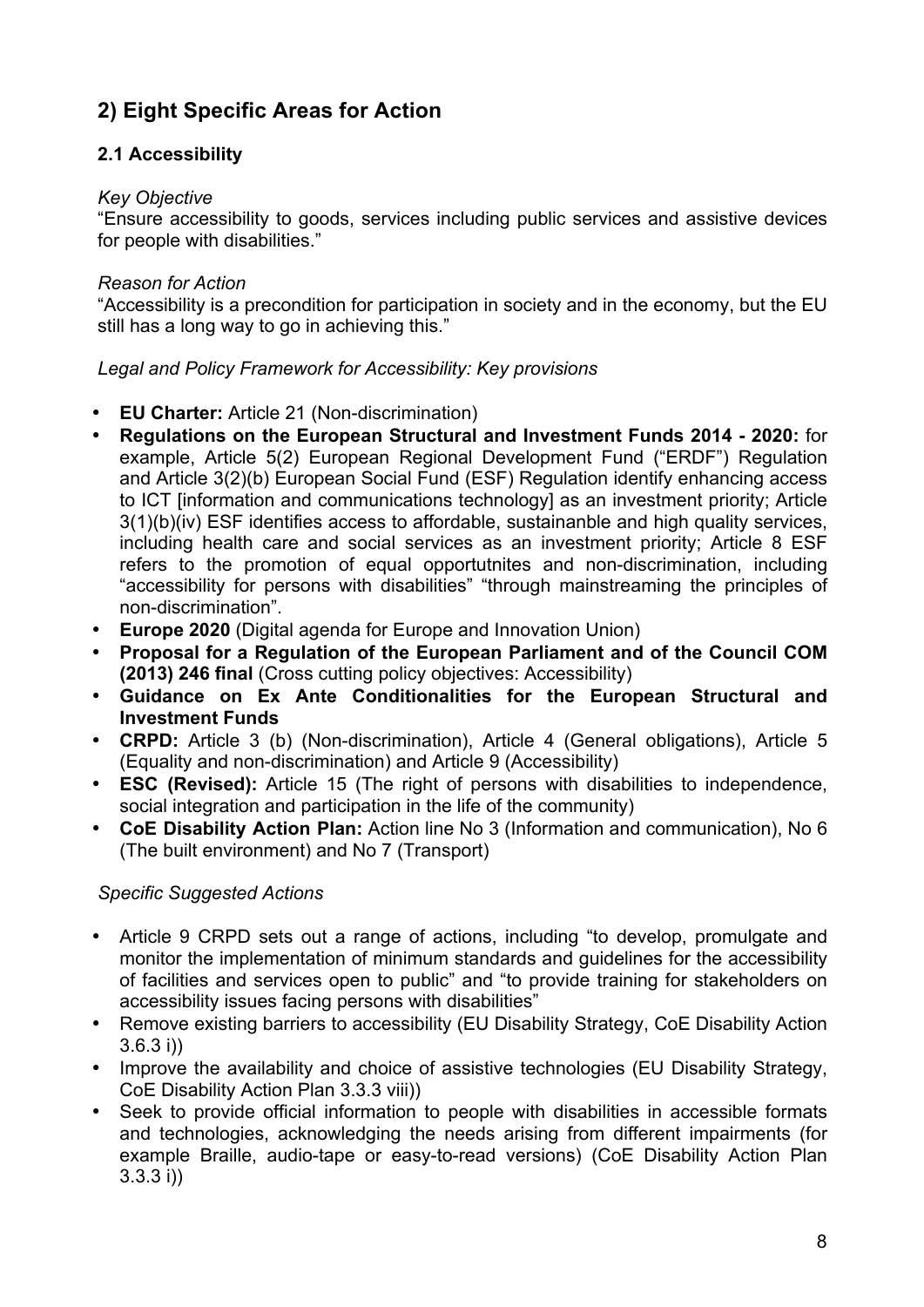- Undertake training and other actions to encourage the use of information and communication technologies by persons with disabilities (CoE Disability Action Plan 3.3.3 ii))
- Ensure public authorities and other public bodies make their information and communications accessible to people with disabilities, including their websites (CoE Disability Action Plan 3.3.3 vi))
- Encourage all private bodies, particularly those that receive public funding, to make their information and communications accessible to people with disabilities (CoE Disability Action Plan 3.3.3 vii))
- Promote compliance with universal design principles with respect to all new information and communication technology developments (CoE Disability Action Plan 3.3.3 ix))
- Ensure that universities and institutions responsible for the training of all occupations working on the built environment promote the principle of universal design (CoE Disability Action Plan 3.6.3 iv))
- Ensure that access to buildings and public areas is not barred to assistive animals accompanying persons with disabilities (CoE Disability Action Plan 3.6.3 vii); to ensure that assistive animals are accommodated in public transport (CoE Disability Action Plan 3.7.3 ix))
- Ensure the accessibility of transport services and infrastructure including built environment (CoE Disability Action Plan Action 3.7.3 i), see also 3.7.3 x) xii) and xiii)
- Eliminate existing barriers and examine further appropriate ways and means to facilitate and improve the access of people with disabilities to culture, including by enhancing access to cultural activities through e.g. subtitled performances, use of easy-to-read and sign language, guides and catalogues in Braille, use of contrasts of light in exhibitions (Council Resolution 2003/C 39/03 paragraph 7.iii))
- Promote a more coordinated and focused approach in eAccessibility activities and in the application and development of existing and new instruments in the areas of technology and standards, legislation and persuasion, and education and information (Council Resolution 2003/C 39/03 paragraph I.1))

# **2.2 Participation**

#### *Key objective*

The overarching objective is to achieve full participation for people with disabilities in society by:

- 1. Enabling people with disabilities to enjoy all the benefits of EU citizenship
- 2. Removing administrative and attitudinal barriers to full and equal participation
- 3. Providing quality community-based services, including access to personal assistance.

#### *Reason for Action*

"There are still many obstacles preventing people with disabilities from fully exercising their fundamental rights - including their Union citizenship rights - and limiting their participation in society on an equal basis with others."

#### *Legal and Policy Framework for Participation: Key provisions*

• **Treaty on the Functioning of the European Union:** Article 9 (in defining and implementing its policies and activities, the EU shall take into account a range of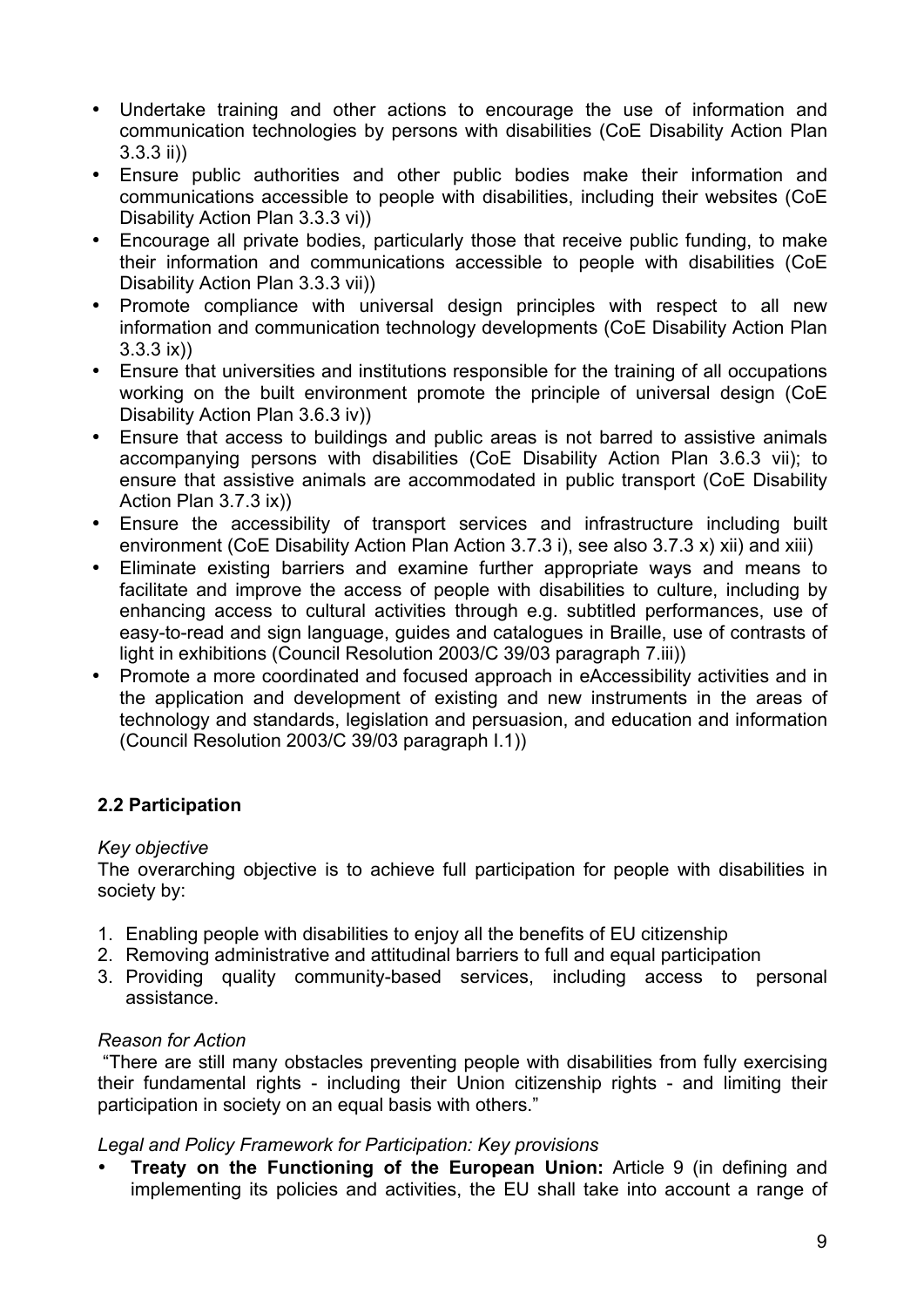factors including "the fight against social exclusion")

- **EU Charter:** Article 26 (Integration of persons with disabilities)
- **Regulations on the European Structural and Investment Funds 2014 - 2020:** for example, Article 9(9) of the Common Provisions Regulation identifies "promoting social inclusion, combating poverty and any discrimination" as a thematic objective for the use of EU funds; with the ex ante conditionality including "measures for the shift from institutional care to community-based care". Article 5 (9)(a) ERDF Regulation specifies "investing in health and social infrastructure which contributes to […] reducing inequalities in terms of health status" and the "transition from institutional to community-based services" as action under the investment priority "promoting social inclusion, combating poverty and any discrimination"; Article 6 ESF Regulation refers to the involement of stakeholders, including nongovernemental organisations in the implementation of operational programmes and Article 8 ESF Regulation refers to the promotion of equal opportutnites and nondiscrimination, including actions with a view to enhancing the social inclusion of people with disabilities and "facilitating the transition from institutional to communitybased care".
- **Europe 2020** (European Platform against poverty and social exclusion)
- **CRPD:** Participation is integral to the CRPD, for example:
	- o Article 3(c) (General principles) refers to the "Full and effective participation and inclusion in society"
	- o Article 9 (Accessibility) sets out the purpose of actions to improve accessibility, namely "To enable persons with disabilities to live independently and participate fully in all aspects of life…"
	- $\circ$  Article 19 (The right to live independently in the community) sets out the right of people with disabilities to "live in the community with choices equal to others" and requires that states develop "a range of in-home, residential and other community support services, including personal assistance necessary to support living and inclusion in the community, and to prevent isolation or segregation from the community".
	- o Article 12 (Equal recognition before the law) requires that states "recognise that persons with disabilities enjoy legal capacity on an equal basis with others in all aspects of life".
- **European Social Charter (Revised):** Article 15 (The right to independence, social integration and participation in the life of the community)
- **CoE Disability Action Plan:** Action lines 1 (Participation in political and public life), 2 (Participation in cultural life), 8 (Community Living) and 15 (Awareness raising)

- CRPD, Article 19 required action includes taking measures to ensure "access to …community suport services…to support living and inclusion in the community". Realisation of this right will require a plan for deinstitutionalisation and the concurrent development of community-based services and supports.
- CRPD, Article 29 (Participation in political and public life) required action includes protecting the right of persons with disabilities to stand for election. (See also CoE Disability Action Plan 3.1.3)
- CRPD, Article 30 required action includes taking measures to ensure that persons with disabilities "have the opportuntiy to develop and utilize their creative, artisitic and intellectual potential". (See also CoE Disability Action Plan 3.2.3)
- Achieve the transition from institutional to community-based care (EU Disability Strategy, CoE Disability 3.8.3)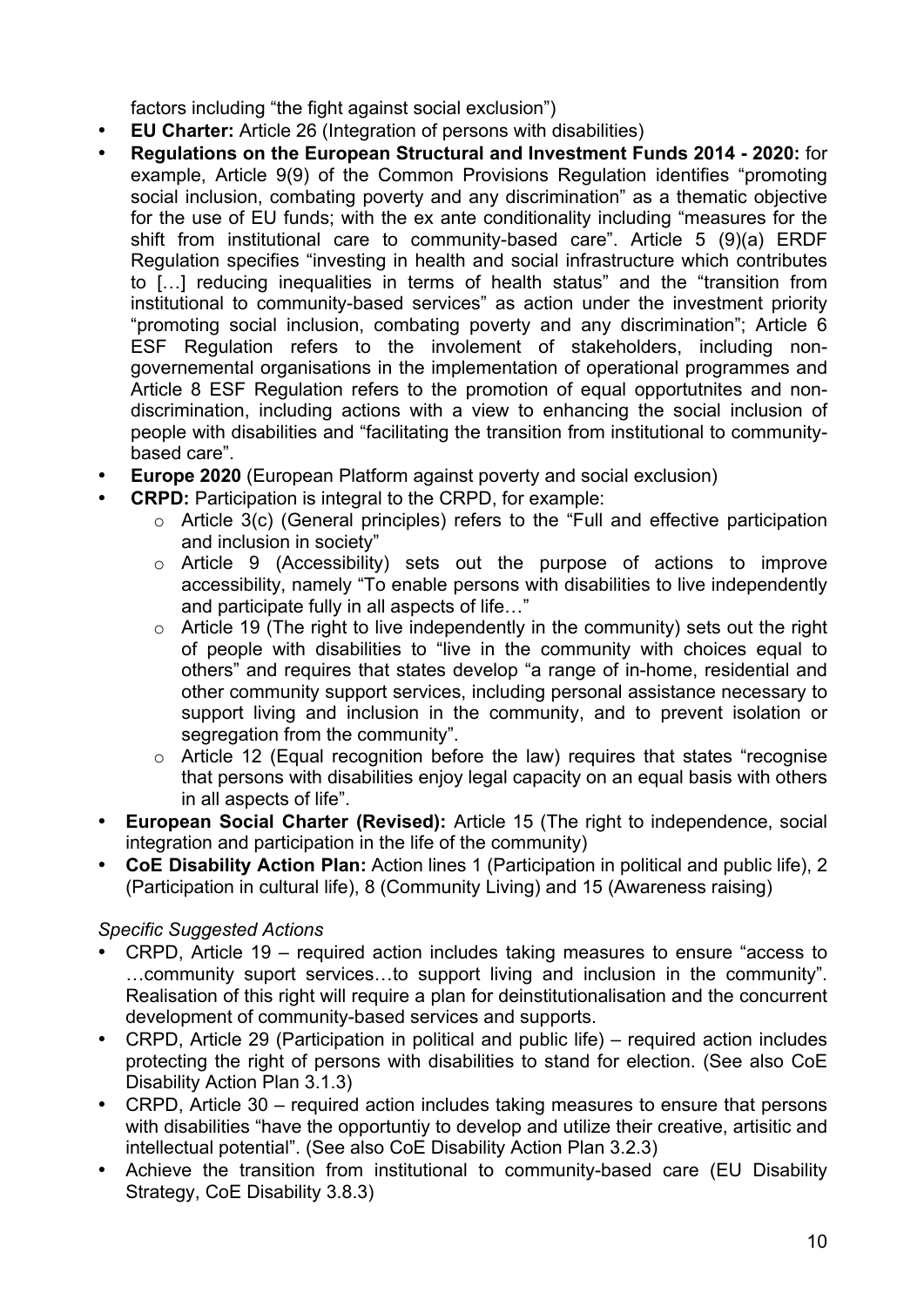- The Common European Guidelines on the Transition from Institutional to Community-based Care, endorsed by the EC, identify three areas for action, in order to achieve the right to community living:
	- o the development of high quality, individualised services based in the community, including those aimed at preventing institutionalisation, and the transfer of resources from long-stay residential institutions to the new services in order to ensure long-term sustainability;
	- $\circ$  the planned closure of long-stay residential institutions where children, people with disabilities (including people with mental health problems) and older people live, segregated from society, with inadequate standards of care and support, and where enjoyment of their human rights is often denied;
	- o making mainstream services such as education and training, employment, housing, health and transport fully accessible and available to all children and adults with support needs.
- Additional actions are suggested in the CoE Disability Action Plan  $(3.8.3 \text{ para. iii} x)$ ,
- Make sports, leisure, cultural and recreational organisations and activities accessible, and use the possibility for exceptions in the Directive on copyright (EU Disability Strategy, CoE Disability Action Plan 3.2.3 )

# **2.3. Equality**

#### *Key objective*

"Eradicate discrimination on grounds of disability in the EU."

## *Reason for Action*

"Over half of all Europeans consider discrimination on grounds of disability or age to be widespread in the EU".

#### *Legal and Policy Framework for Equality: Key Provisions*

- **Treaty on the Functioning of the European Union:** Article 10 and Article 19 (which both concern action to combat discrimination, including on grounds of disability)
- **EU Directive 2000/78/EC:** establishing a general framework for equal treatment in employment and occupation ("the Employment Directive")
- **EU Charter:** Article 1 (Human Dignity), Article 21(Non-discrimination) and Article 26 (Integration of persons with disabilities)
- **Regulations on the European Structural and Investment Funds 2014 - 2020:** for example Article 5 (9)(a) ERDF Regulation specifies "investing in health and social infrastructure which contributes to […] reducing inequalities in terms of health status" and the "transition from institutional to community-based services" as action under the investment priority "promoting social inclusion, combating poverty and any discrimination"; Article 3(1)(b)(iii) ESF Regulation identifes "[c]ombating all forms of discrimination and promoting equal opportunities" as an action under the investment priority of "promoting social inclusion, combating poverty and any discrimination"; Article 8 ESF Regulation refers to the promotion of equal opportutnites and nondiscrimination, including "accessibility for persons with disabilities" "through mainstreaming the principles of non-discrimination".
- **CRPD:** Articles 3 (b) Non-discrimination; 3(d) respect for difference and acceptance of persons with disabilities as part of human diversity and humanity and 3(e) equality of opportunity; Article 4 (General obligations); Article 5 (Equality and nondiscrimination); Article 10 (Right to life); Article 12 (Equal recognition before the law)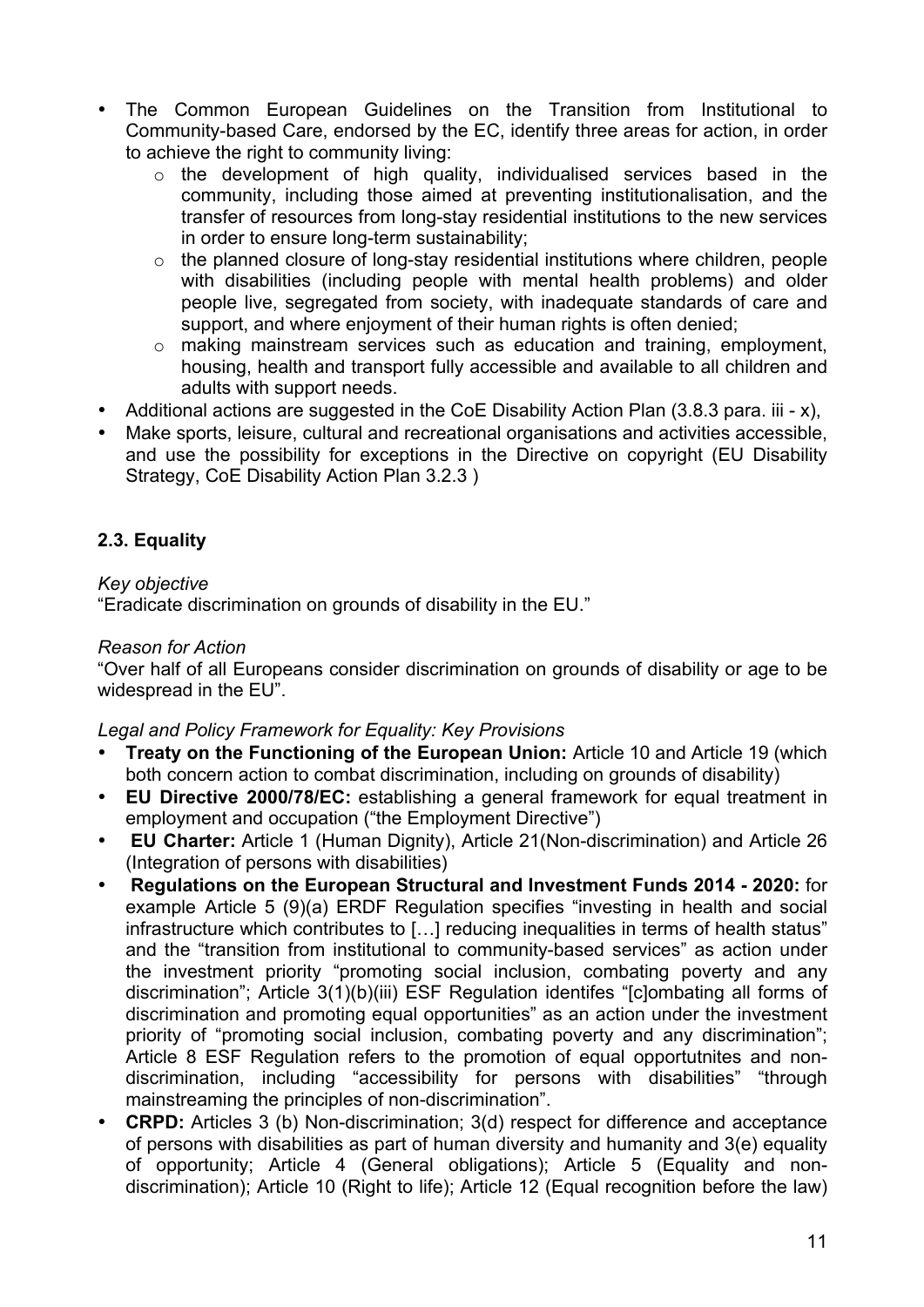Article 13 (Access to Justice); Article 14 (Liberty and security of the person); Article 15 (Freedom from torture or cruel, inhuman or degrading treatment or punishment); Article 16 (Freedom from exploitation, violence and abuse); Article 17 (Protecting the integrity of the person); Article 22 (Respect for privacy), and Article 23 Respect for home and the family).

**ECHR:** Article 14 (Non-discrimination in relation to the exercise of rights under the ECHR) Protocol Number 12, ECHR, Article 1 (General prohibition of discrimination)

- CRPD, Article 4 required action includes "to ensure and promote the full realization of all human rights and fundamental freedoms for all persons with disabilities without discrimination of any kind on the basis of disability", such as "To modify or abolish existing laws, regulations, customs and practices that constitute discrimination against persons with disabilities"
- CRPD, Article 5 required action to address disability discrimination, includes taking "all appropriate steps to ensure that reasonable accommodation is provided".
- CRPD, Article 12 required action includes taking "appropriate measures to provide access by persons with disabilities to support that they may require in exercising their legal capacity".
- CRPD, Article 13 required action includes the promotion of "appropriate training for those working in the field of administration of justice, including police and prison staff".
- CRPD, Article 15 required action includes to take all effective measures "to prevent persons with disabilities, on an equal basis with others, from being subjected to torture or cruel, inhuman or degrading treatment or punishment".
- CRPD, Article 16 required action includes to "ensure that all facilities and programmes designed to serve persons with disabilities are effectively monitored by independent authorities". (See also CoE Disability Strategy 3.13.3)
- Ensure full implementation of Employment Directive 2000/78/EC (EU Disability Strategy)
- Promote diversity and combat discrimination through awareness-raising campaigns (EU Disability Strategy; EP resolution (2013/C 131 E/02) para. 53; Resolution (2008)/C 75/01) para. 1 and 3; CoE Disability Strategy 3.15.3 and 3.12.3; CM/Rec(2012)6 para. 1 "Raising Awareness and changing attitudes").
- Promote equality (EU Disability Strategy; EP resolution (2013/C 131 E/02) para. 11; EP resolution (2006/2277 (INI)) para. 1; CoE Disability Strategy Action 3.12.3 v), vii) and ix)) and Recommendation CM/Rec (2009)6, para. 3 ("Enhancing equal access to services, including social services, and legal protection").
- Promotion of "social model of disability" (EP resolution (2006/2277 (INI)) para. 38
- Ensure legislation on legal capacity conforms with the CRPD (EU Disability Strategy; EP resolution (2013/C 131 E/02) para. 15; CoE Disability Strategy 3.12.3 vi), viii) and x); CoE Resolution 1642 (2009)).
- Introduce equality and non-discrimination legislation (Resolution 1844 (2011), paras 9 & 10, see also CM/Rec(2012)6 para 1 ("Equality and non-discrimination legislation"))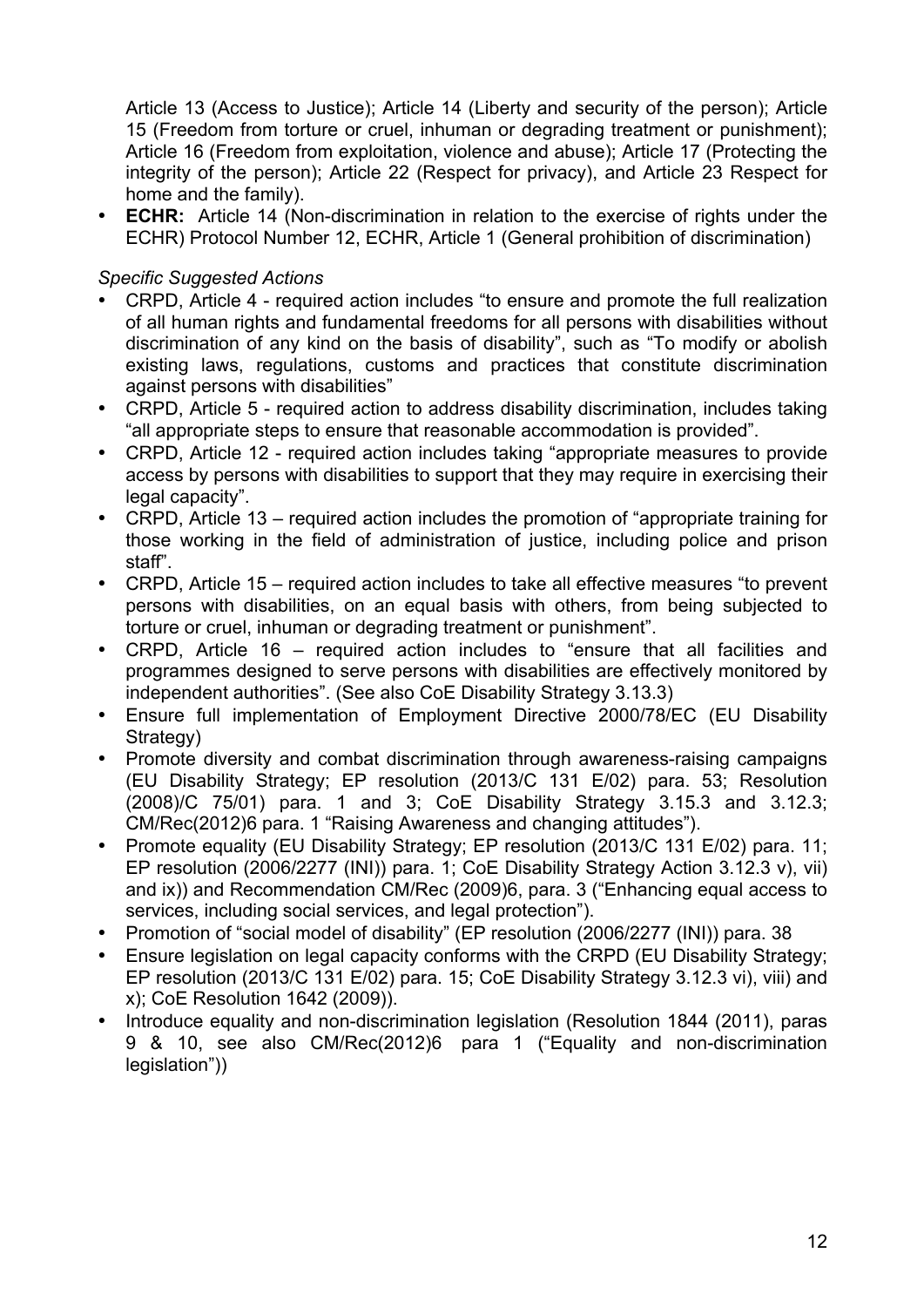# **2.4. Employment**

#### *Key Objective*

"Enable many more people with disabilities to earn their living on the open labour market."

#### *Reason for Action*

"[...] the rate of employment for people with disabilities is only around 50%."

#### *Legal and Policy Framework for Employment: Key provisions*

- **EU Treaty:** Article 9 (promotion of a high level of employment)
- **EU Charter:** Article 21 (non-discrimination); Article 15 (Freedom to choose an occupation and right to engage in work); Article 26 (Integration of persons with disabilities)
- **Council Directive 2000/78/EC** of 27 November 2000 establishing a general framework for equal treatment in employment and occupation
- **Regulations on the European Structural and Investment Funds 2014 - 2020:** for example, both Article 5(8) ERDF Regulation and Article 3(1)(a) ESF Regulation specify the promotion of employment and supporting labour mobility as an investment priority; Article 8 ESF Regulation refers to the promotion of equal opportutnites and non-discrimination, including actions with a view to increasing the labour market participation of people with disabilities.
- **Europe 2020** (European Platform against poverty and social exclusion)
- **CRPD:** Article 3 (b) (Non-discrimination), Article 4 (General obligations), Article 5 (Equality and non-discrimination) and Article 27 (Work and employment)
- **ESC (Revised):** Article 1 (The right to work), Article 10 (The right to vocational training, Article 15 (The right of persons with disabilities to independence, social integration and participation in the life of the community)
- **CoE Disability Action Plan:** Action line No 5 (Employment, vocational guidance and training)

- Article 27 CRPD sets out a range of actions, including "prohibit discrimination on the basis of disability with regard to all matters concerning all forms of employment, including conditions of recruitment, hiring and employment, continuance of employment, career advancement and safe and healthy working conditions"
- Analyse the labour market situation of people with disabilities (EU Disability Strategy)
- Develop active labour market policies (EU Disability Strategy, CoE Disability Action Plan  $3.5.3$  v and xii))
- Adopt effective legal and financial measures that will effectively support the employment of people with disabilities (EP Resolution (2010/2272 (INI), para. 48)
- Consider the needs of young disabled people and women with disabilities ((EP Resolution (2006/2277 (INI), para. 3, CoE Disability Action Plan 3.5.3 x and xv)
- Mainstream issues relating to the employment of people with disabilities in general employment policies (CoE Disability Action Plan, 3.5.3 i))
- Develop services for job placement, support structures and on-the-job training (EU Disability Strategy, CoE Disability Action Plan 3.5.3 ii - iv))
- Ensure protection against discrimination in all stages of employment, including selection and recruitment, as well as in all measures related to career progression (CoE Disability Action Plan 3.5.3 iv))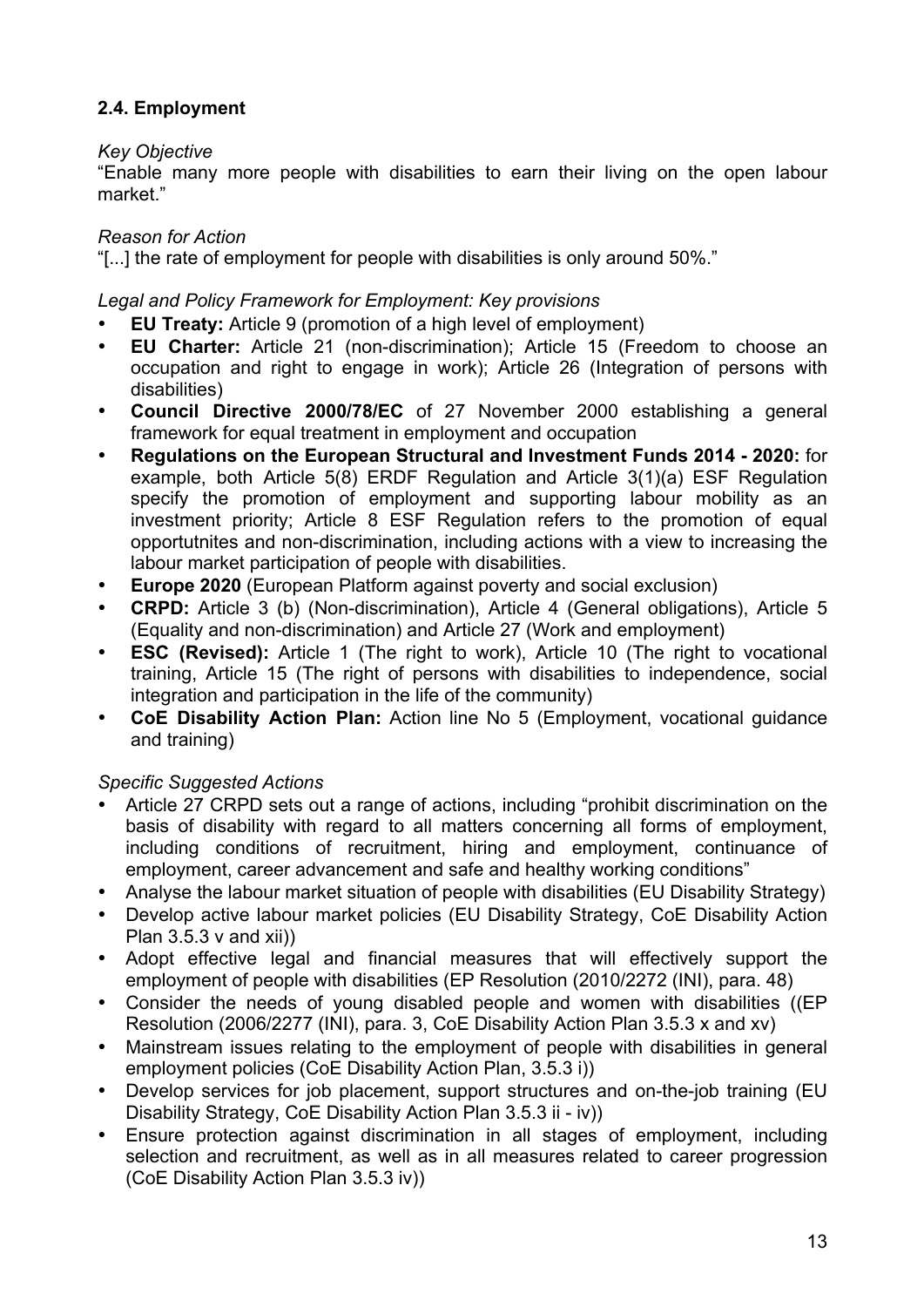- Make workplaces more accessible (EU Disability Strategy)
- Eliminate disincentives in disability benefits that discourage people with disabilities from entering the labour market (EU Disability Strategy, CoE Disability Action Plan 3.5.3 ix); revise social security systems in order to make them more proactive so that individuals who receive benefits or who are partially disabled can remain on the labour market (EP Resolution (2010/2272 (INI), paragraph 55)
- Ensure that general self-employment schemes are accessible and supportive to people with disabilities (CoE Disability Action Plan 3.5.3 vi)
- Ensure that support measures, such as sheltered or supported employment, are in place for those people whose neeeds cannot be met without personal support in the open labour market and support people with disabilities to progress from sheltered and supported employment to open employment ((CoE Disability Action Plan 3.5.3 vii) and viii))
- Ensure that health and safety legislation and regulations include the needs of persons with disabilities and do not discriminate against them (CoE Disability Action Plan 3.5.3 xiii)
- Help the integration of people with disabilities in the labour market making use of the European Social Fund (ESF) (EU Disability Strategy)
- Promote use of the General Block Exemption Regulation (EC Regulation No 800/2008) which allows the granting of state aid without prior notification to the Commission (EU Disability Strategy)

# **2.5. Education and training**

#### *Key Objective*

"Promote inclusive education and lifelong learning for pupils and students with disabilities."

#### *Reason for Action*

"In the 16 – 19 age group the rate of non-participation in education is 37% for considerably restricted people, and 25% for those restricted to some extent, against 17% for those not restricted. Access to mainstream education for children with severe disabilities is difficult and sometimes segregated."

#### *Legal and Policy Framework for Education and Training: Key provisions*

- **Treaty on the Functioning of the European Union:** Article 9 (Promotion of a high level of education and training)
- **EU Charter:** Article 21 (Non-discrimination); Article 14 (Right to education); Article 32 (Prohibition of child labour and protection of young people at work)
- **Regulations on the European Structural and Investment Funds 2014 - 2020:** for example both ERDF (Article 5(10)) and ESF (Article 3(1)(c)) Regulations specify the investment in education and lifelong learning as an investment priority.
- **Europe 2020** (European Platform against poverty and social exclusion)
- **CRPD:** Article 3 (b) (Non-discrimination), Article 4 (General obligations), Article 5 (Equality and non-discrimination) and Article 24 (Education)
- **ECHR:** Article 2 (The right to education)
- **ESC (Revised):** Article 1 (The right to work), Article 15 (The right of persons with disabilities to independence, social integration and participation in the life of the community) and Article 17 (The right of children and young persons to social, legal and economic protection)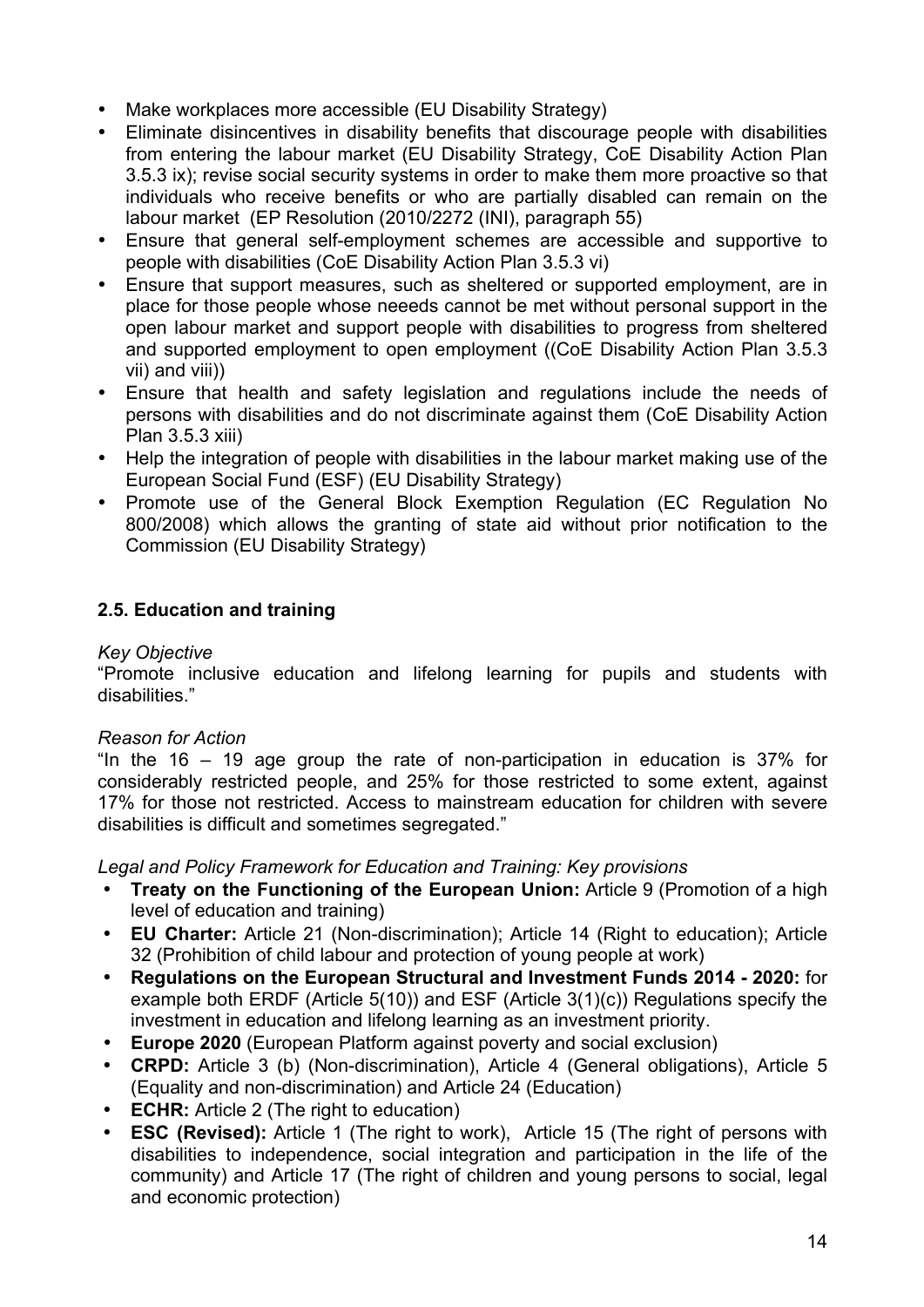- **CoE Disability Action Plan:** Action line No 4 (Education)
- WHO European Declaration on the Health of Children and Young People with Intellectual Disabilities and their Families

## *Specific Suggested Actions*

- Article 24 CRPD sets out a range of actions, including "facilitating the learning of Braille [...] and sign language, [...] facilitating peer support and mentoring"
- Remove legal and organisational barriers for people with disabilities to general education and lifelong learning systems, and non-formal education (EU Disability Strategy, EC Resolution 2003/C 134/04 and CoE Disability Action Plan, Action line No. 4, 3.4.3 xii)
- Promote legislation, policies and training to prevent discrimination in access of people with disabilities to education (CoE Disability Action Plan 3.4.3 i)
- Provide timely support for inclusive education and personalised learning, and early identification of special needs (EU Disability Strategy, CoE Disability Action Plan 3.4.3 iii))
- Ensure that people with disabilities, including children, receive the support required, within the mainstream education system, to facilitate their effective education. In exceptional circumstances, where their professionally assessed special education needs are not met within the mainstream education system, ensure that effective alternative support measures are provided consistent with the goal of full inclusion (CoE Disability Action Plan 3.4.3 v)
- Provide adequate training and support for professionals working at all levels of education and report on participation rates and outcomes (EU Disability Strategy, CoE Disability Action Plan 3.4.3 vi)
- Monitor the implementation of individual education plans and facilitate a co-ordinated approach to education provision throughout and towards employment (CoE Disability Action Plan 3.4.3 iv)
- Make educational material and schemes provided through the general educational system accessible to persons with disabilities (CoE Disability Action Plan 3.4.3 vii))
- Include in syllabuses subjects relating to people with disabilities as people who have the same rights as all other citizens and introduce disability awareness in mainstream schools and institutions (CoE Disability Action Plan 3.4.3 viii) and (ix))
- Make places of education and training accessible for persons with disabilities (CoE Disability Action Plan 3.4.3 x))
- Encourage the accessibility of all public websites covering guidance, education and vocational training (EC Resolution 2003/C 134/04 para. iii)
- Provide, where appropriate, facilities, training opportunities and resources regarding the transition from school to employment (EC Resolution 2003/C 134/04 para. ix)
- Ensure that parents of disabled children are active partners in developing individualised education plans of their children (CoE Disability Action Plan 3.4.3 xi)

# **2.6. Social Protection**

#### *Key objective*

"Promote decent living conditions for people with disabilities."

#### *Reason for Action*

"Lower participation in general education and in the labour market lead to income inequalities and poverty for people with disabilities, as well as to social exclusion and isolation."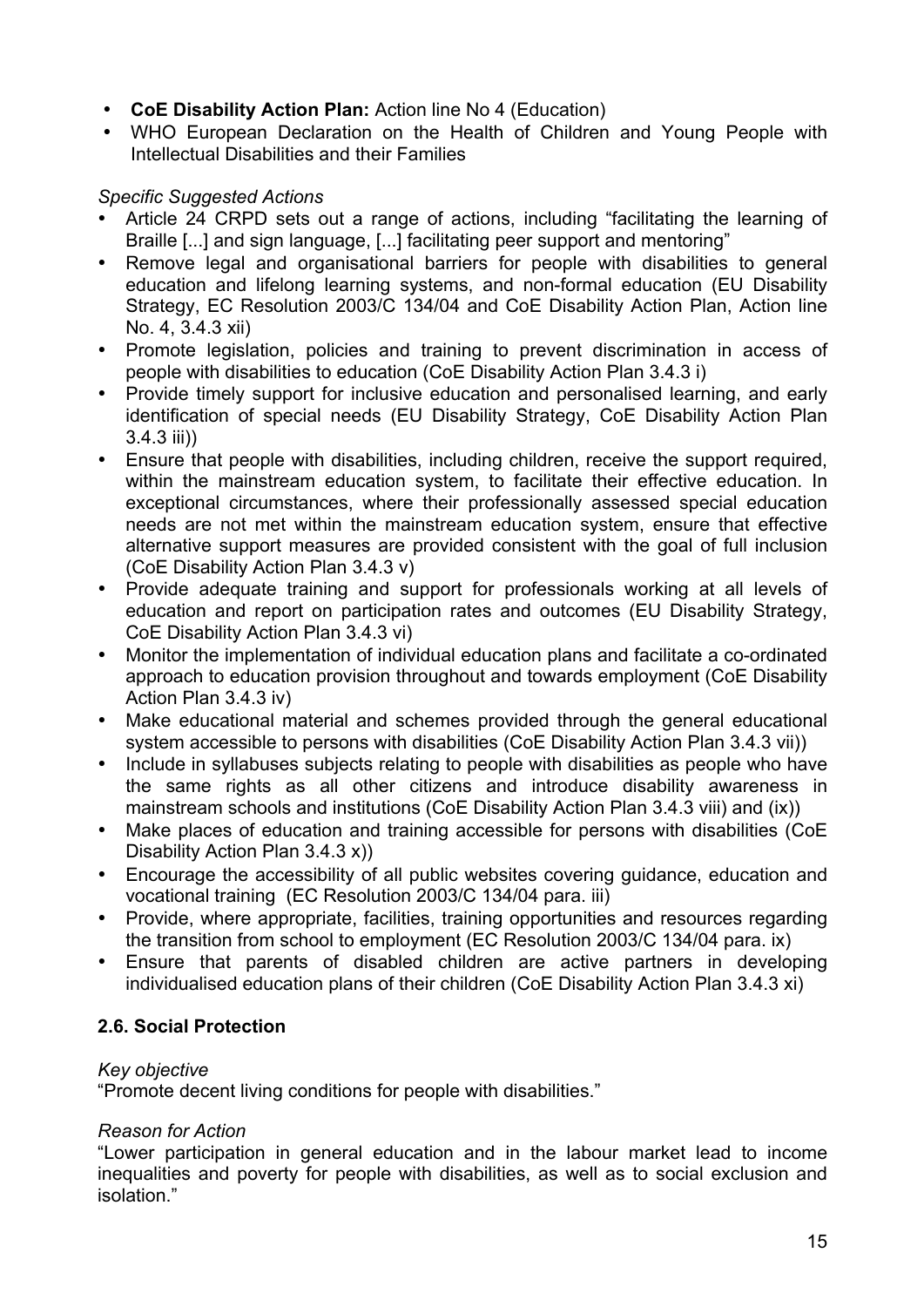#### *Legal and Policy Framework for Social Protection: Key Provisions*

- **Treaty on the Functioning of the European Union:** *Article 9* (in defining and implementing its policies and activities, the EU shall take into account a range of factors including "the guarantee of adequate social protection").
- **EU Charter:** Article 34 (Social security and social assistance)
- **CRPD:** Article 28 (Adequate standard of living and social protection)
- **ESC (Revised):** Article 13 (the right to social and medical assistance); Article 14 (the right to benefit from social welfare services); Article 16 (the right of the family to social, legal and economic protection); Article 23 (the right of elderly persons to social protection); Article 30 (the right to protection against poverty and social exclusion) and Article 31 (the right to housing)

#### *Specific Suggested Actions*

- CRPD, Article 28 requires action including measures to ensure "access by persons with disabilities to public housing programmes" and "equal access by persons with disabilities to retirement benefits and programmes".
- Introduce measures to ensure quality and sustainability of social protection systems (EU Disability Strategy, see also EP Resolution (2013/C 131 E/02) reaffirming "the need to guarantee universal, effective, non-discriminatory access for persons with disabilities to social protection…", para 44, EP Resolution (2006/2277(INI) paras. 4 & 23; CoE Disability Action Plan, 3.11.2 and Recommendation CM/Rec (2012)6, para. 7 "Access to social protection and community-based services")
- Develop poverty reduction programmes, disability-related assistance, public housing programmes and other enabling services, and retirement and benefit programmes (EU Disability Strategy)
- Avoid unjustified cuts in social protection and take measures to improve quality of life of persons with disabilities (EP Resolution (2013/C 131 E/02), paras. 79 & 80)
- Review social security systems in order to eliminate direct discrimination against women and girls with disabilities (Recommendation CM/Rec (2012)6, para. 7 "Access to social protection and community-based services", para 7.iv))

# **2.7. Health**

#### *Key Objective*

"Foster equal access to health services and related facilities for people with disabilities."

#### *Reason for Action*

"People with disabilities may have limited access to health services, including routine medical treatments, leading to health inequalities unrelated to their disabilities. They are entitled to equal access to healthcare, including preventive healthcare, and specific affordable quality health and rehabilitation services which take their needs into account, including gender-based needs."

#### *Legal and Policy Framework for Health: Key Provisions*

- **EU Charter:** Article 21 (Non-discrimination); Article 35 (Health care)
- **Regulations on the European Structural and Investment Funds 2014 - 2020:** for example, Article 5 (9)(a) ERDF Regulation specifies "investing in health and social infrastructure which contributes to […] reducing inequalities in terms of health status" and the "transition from institutional to community-based services" as action under the investment priority "promoting social inclusion, combating poverty and any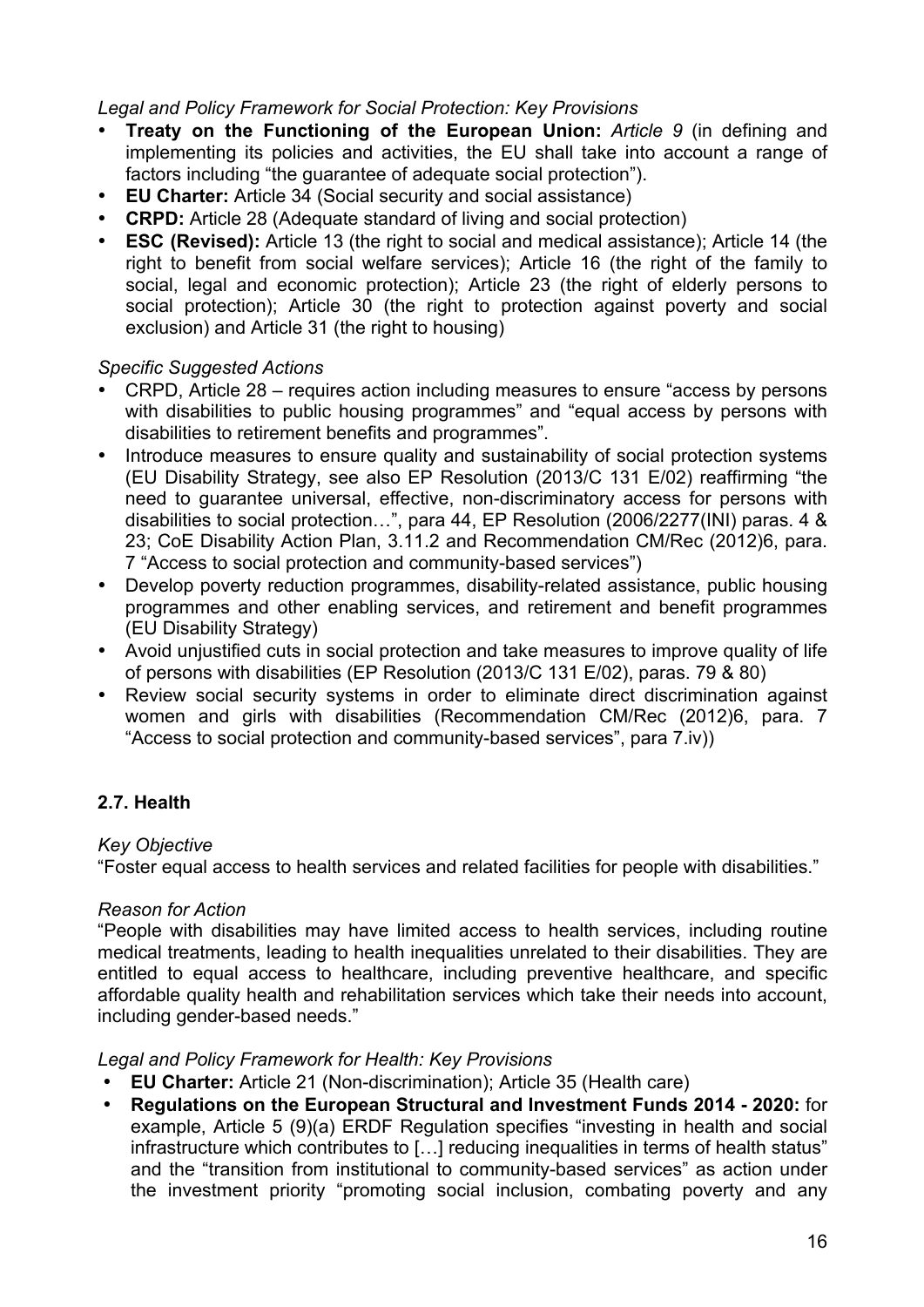discrimination"; Article 3(1)(b) ESF Regulation identfies "[e]nhancing access to affordable, sustainable and high-quality services, including health care and social services of general interest" as an investment priority; Article 8 ESF Regulation refers to the promotion of equal opportutnites and non-discrimination, including actions with a view to reducing health inequalities in relation to people with disabilities and "facilitating the transition from institutional to community-based care".

- **CRPD:** Article 3 (b) (Non-discrimination), Article 4 (General obligations), Article 5 (Equality and non-discrimination) and Article 25 (Health)
- **ECHR:** Article 8 (Right to private and family life)
- **ESC (Revised):** Article 11 (The right to protection of health)
- **CoE Disability Action Plan:** Action lines No 9 (Health care) and No. 10 (Rehabilitation)
- **WHO European Declaration on the Health of Children and Young People with Intellectual Disabilities and their Families**

#### *Specific Suggested Actions*

- Article 25, CRPD sets out a range of actions, including providing people with disabilities "with the same range, quality and standard of free or affordable health care and programmes as provided to other persons".
- Promote equal access to healthcare, including quality health and rehabilitation services designed for people with disabilities (EU Disability Strategy; EP resolution (2006/2277 (INI)) para 10 and 11; CoE Disability Action Plan 3.9.3 and 3.10.3 and Resolution 1642 (2009), paragraph 15)
- Develop policies to tackle health inequalities (EU Disability Strategy)
- Promote action to reduce risks of disabilities developing during working life and to improve the reintegration of workers with disabilities (EU Disability Strategy)
- Incorporate initiatives in national strategies on health and safety at work to prevent mental health problems and promote mental health more effectively, including "the employment of persons with a mental disability" (EU Health and safety at work strategy). (See also CoE Disability 3.10.3 viii))
- Ensure that people with disabilities are consulted fully about their health care (CoE Disability Action Plan 3.9.3 ii))
- Train health care professionals: a) disability awareness and b) proficiency and methods for meeting the specific needs of persons with disabilities (CoE Disability Action Plan 3.9.3 ix))
- Review the provision of health services for people with disabilities, including measures relating to physical accessibility to services, training and medical staff, awareness-raising, information provided in accessible formats and health services customised to the needs of people with disabilities (EP resolution (2013/C 131 E/02) paras 91 and 99)
- Promote the participation of women and girls with disabilities in the area of health care and rehabilitation (CoE CM/Rec(2012)6 "Health care and rehabilitation")

#### **2.8. External Action**

#### *Key Objective*

"Promote the rights of people with disabilities within the EU external action."

#### *Reason for Action*

"The EU and the Member States should promote the rights of people with disabilities in